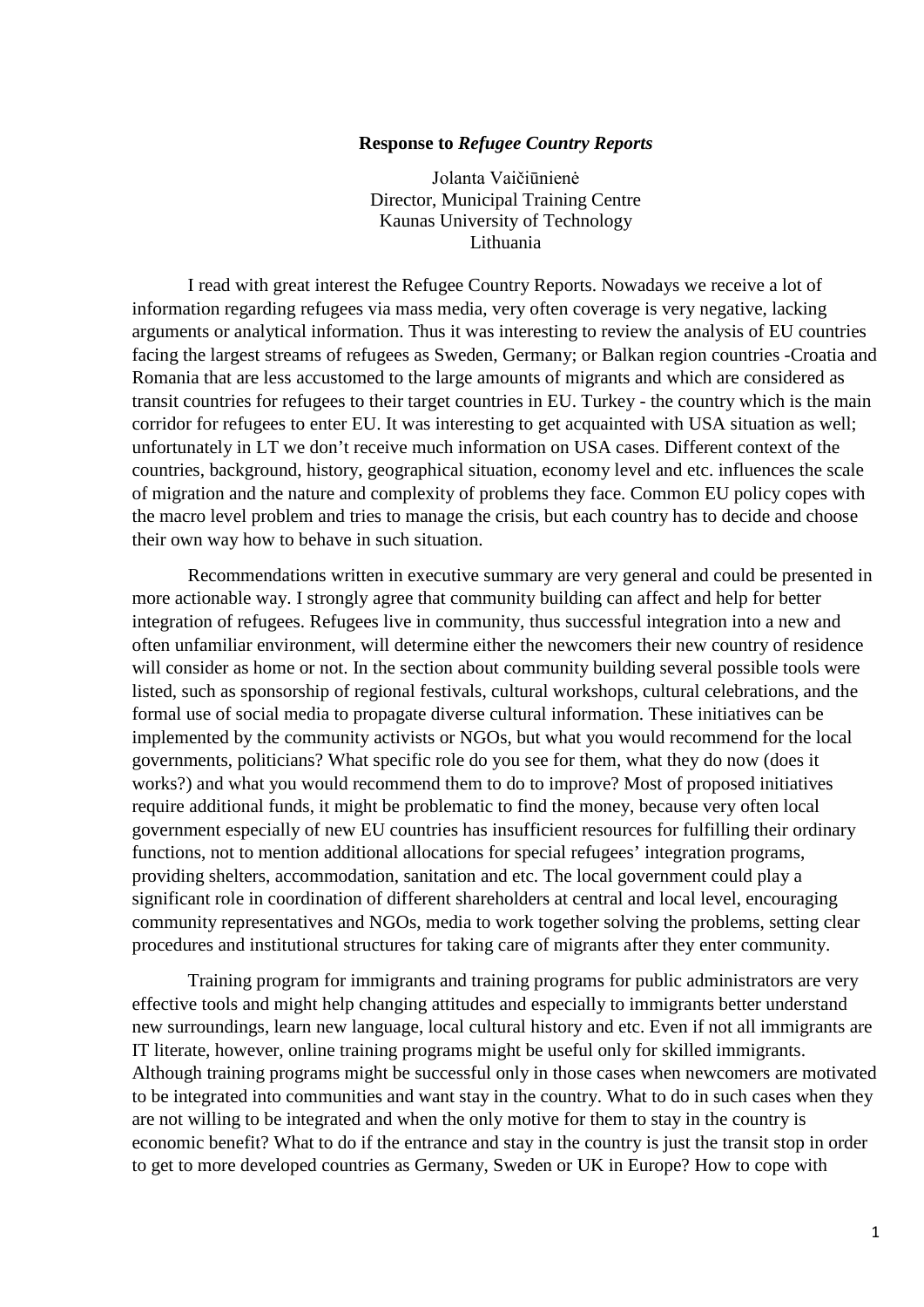newcomers who have criminal background, those who seek for the crack in the legal framework and provisions to make a profit and leave the country soon after care is given and etc?

The findings of the report confirm that each country has a different situation, diverse provisions and apply different policies. In you recommendations about Croatia you mentioned that Croatia should take a more proactive and consistent role in changing the cultural dynamic evident in Croatia in order to make refugee integration smoother and rooted in Croatian practices. What exactly do you mean? How it should be implemented? As we know Croatia as other Balkan countries is targeting mostly in solving the problem with providing temporary aid to increased numbers of refugees, as not many migrants want to stay in this country. It would be interesting to find out how the measures such as closing border crossings in an effort to keep the number of refugees that enter at a number they can effectively handle is evaluated by the students? Is it ok for the country to build the fence and close the borders and thus way to solve its problems? If yes, then what to do for those countries as Turkey, Greece, Italy, Romania or Bulgaria which geographical situation determined that they are those countries which are the first reached and effected by refugees on their way to more prosperous EU countries? Or Germany, Sweden, Netherlands or UK? Is such tools as offering bonuses (Norway case) for the migrants who agrees to leave the country is moral and can be considered as solidary in the context of all EU? You propose that by increasing local government units' fiscal autonomy, local officials can use these additional resources to rebuild its economic status, continue provide public and private services to citizens and tourists and inevitable generate income to provide basic services to the growing number of refugees in need. In some cases maybe yes, but it depends on the economic development and potential of certain area. In some cases it can be even worse situation.

The other group of EU countries are those who are the main targets for asylum seekers and are considered as more welcoming countries: Germany, Sweden, and etc. They face a little bit different problems and should develop different strategies how to cope with them. Apart from immediate concerns such as accommodation and processing challenges, those countries also needs to focus on how to incorporate these newcomers into the labour market and other aspects of the cultural, social, and economic environment in a proactive and equitable manner. Since the beginning of 2015, Germany has taken in over 1 million humanitarian migrants, which is the largest proportion that has been accepted by any nation in the EU. Germany is No. 1 country in EU by receiving the largest amounts of refugees by volume; Sweden takes the most refugees per capita of their country size. While the initial euphoria of the open door policy (that could help to solve their lack of workforce problem) was supported by many Germans, the realities of integration are now causing concern and frustration. The enormous increase of migrants put increased pressure on the institutional processes that handled refugee registration and introduction. So what to do when the numbers of migrants exceed all forecasts and even for such developed country as Germany (which has a history and long term experience of immigration) it becomes a burden rather than benefit?

Germany has to cope not only with institutional capacities, but also with public perception which recently becomes more and more negative after crimes committed by migrants and widely covered by media by both true and untrue news stories not only in Germany, but in all EU. Even such strong personality as Chancellor Angela Merkel had to adjust to new situation which influenced some changes to immigration and asylum policies in recent months. Shortening the period of waiting for asylum seekers and accelerating the processing of asylum applications is the main target of the country at the moment. What to do with those half of million migrants waiting for the decision half a year or even more? Integration is a recognized challenge, as immigrants have a